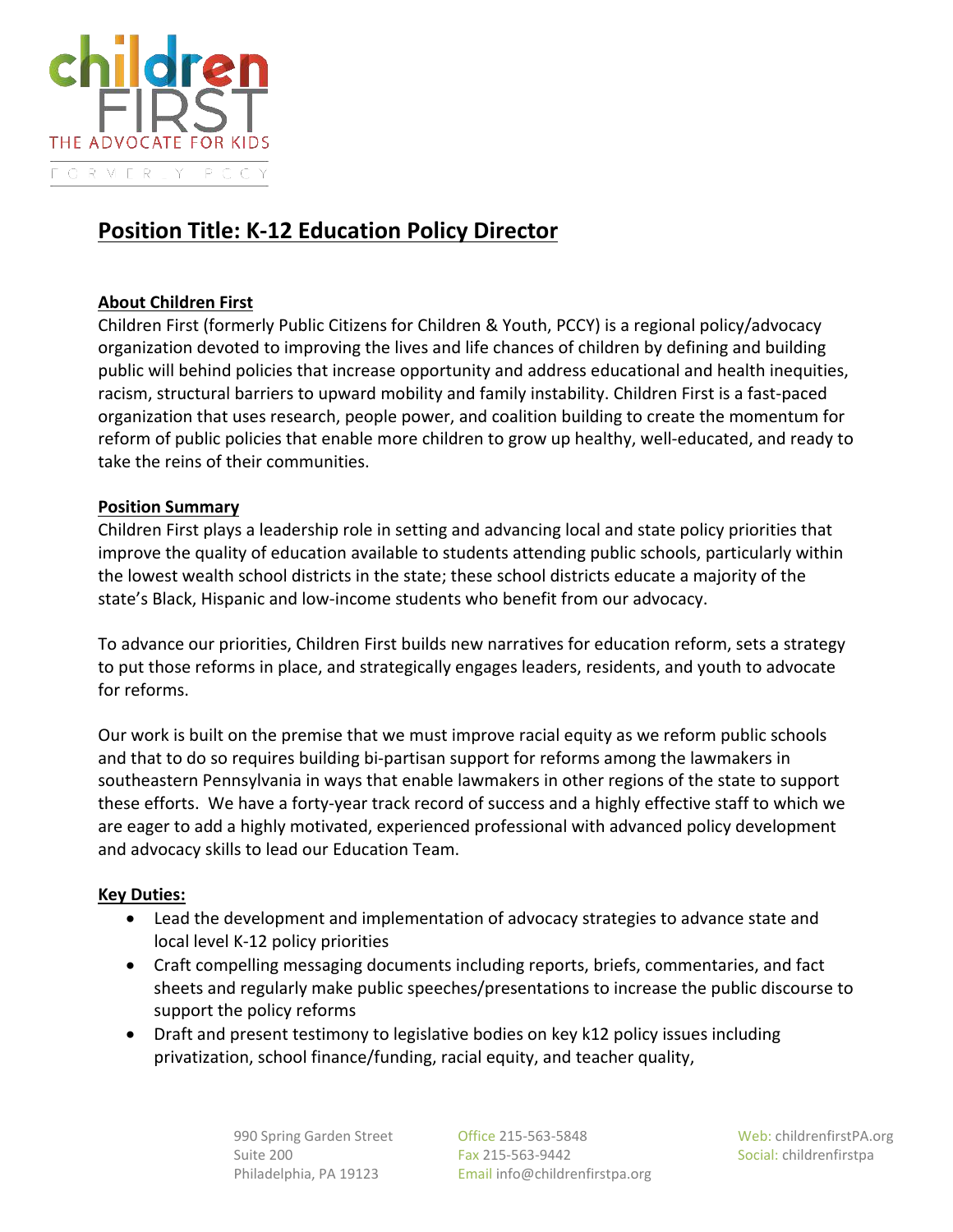- Recruit and inform community leaders, parents and youth and engage them to build support for our policy priorities among local, state, and federal lawmakers and appointed officials
- Create, expand, and lead broad-based coalitions focused on K-12 policy goals
- Develop and maintain relationships with local school leaders that engage them in efforts to influence state elected officials and other key decision-makers throughout the region.
- Generate ideas for innovative initiatives or projects that build public support for our k-12 policy priorities.
- Community organizing experience preferred

# **Position Description:**

- Regularly hold effective meetings with key policymakers regarding K-12 priorities
- Monitor trends and collect and analyze data on K-12 policy in order to identify unmet needs and persistent challenges, and establish priority issues
- Create and implement strategies to maintain engagement of new and existing partners in Children First's advocacy efforts
- Oversee and write research and reports, issue briefs and other publications on K-12 issues; this work involves data review, analysis, and presentation of data
- Create and execute plans for report dissemination and popularizing report findings on social media and news platforms
- Work in partnership with the Development Team to craft proposals and reports that increase the resources supporting our education policy/advocacy efforts
- Supervise county-based outreach staff in their work on K-12 issues
- Recruit and supervise interns who assist with K-12 research and outreach

# **Qualifications, Education, Experience & Skills:**

- Knowledge of major PA state K-12 policy issues including school finance, governance models, racial equity, school board politics and teaching and learning
- Experience understanding and advancing legislative goals
- Advanced skills leading coalitions and implementing processes needed to support effective relationships and operations with coalitions
- Familiarity with local and state news sources and experience/ability creating relationships with reporters
- Ability to organize, mobilize and facilitate widespread community participation and engagement at rallies and other events
- Proficiency in data analysis associated with school finance, demographic analysis and related data-related research
- Track record of effective collaboration and work with organizational leaders such as superintendents, school board members, non-profit executives, and business owners
- Advanced written and oral communication skills
- At least three years management experience with supervisory responsibilities
- Experience using social media tools to boost advocacy impact
- Strong desire to lead the K-12 team with a spirit of collaboration and empowering your team to help achieve team goals